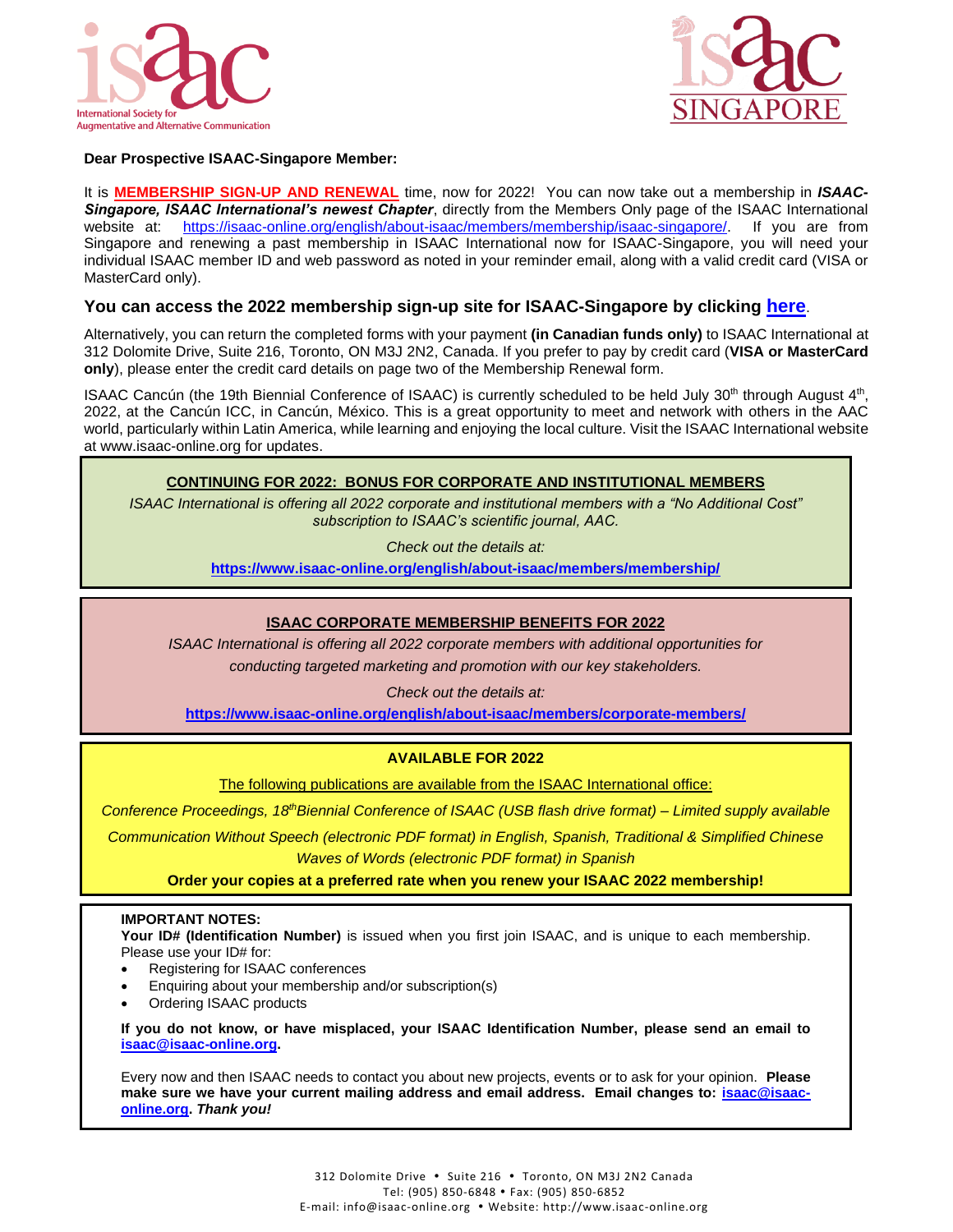



Membership brings you many benefits. As an ISAAC-Singapore member you will receive:

- ➢ Quarterly issues of the *ISAAC Communicator (formerly E-News)*. The *ISAAC Communicator* gives you updates on what is happening in the AAC field worldwide.
- ➢ **CSWN (Communication Support World Network) Newsletter**, published twice yearly, focussing on AAC and assistive technology in areas of the world where these fields are still emerging.
- ➢ Annual *ISAAC Membership Directory*.
- ➢ **"No Additional Cost"** subscription for the *AAC Journal* for our 2022 Corporate and Institutional members.
- ➢ Substantially reduced rates for the *AAC Journal* (ISAAC's peer-reviewed scientific journal). Your subscription to the *AAC Journal* gives you full access to the online version of the Journal including archive copies. **\*\*\****SPECIAL PROFESSIONAL COMBINED MEMBERSHIP AND AAC JOURNAL RATE\*\*\**
- ➢ Substantially reduced rates when ordering *ISAAC products*.
- $\triangleright$  Access to a global network of AAC professionals, researchers, manufacturers, people who use AAC, and family members.
- ➢ Full access to the *ISAAC website*, including the Members Only section, which provides resources, information and links to interactive communication opportunities for ISAAC members.

You can also subscribe to ISAAC's three affiliated publications at preferred member rates.

- ➢ AGOSCI In Focus (formerly AGOSCI News), published biannually June and December in English, in Australia.
- ➢ Communication Matters, published 3 times per year April, August, and November, in English, in the UK.
- $\triangleright$  ISAAC Israel Journal, published annually in the spring, in Hebrew with English abstracts.

Your support of ISAAC, and participation in related activities, enables us to enhance and to develop augmentative and alternative communication around the globe. If you have any questions or have any suggestions about our programs, please contact the ISAAC International office by phone (905-850-6848), by fax (905-850-6852) or by e-mail to [franklin@isaac](mailto:franklin@isaac-online.org)[online.org.](mailto:franklin@isaac-online.org) I am looking forward to your continued support of ISAAC in 2022.

**Sincerely** 

Franklin Smith, MBA, CMC Executive Director

**P.S. ISAAC needs your help** to carry on with projects that will spread the word about AAC and promote the best possible communication for people with complex communication needs worldwide. By making a donation to one of the following programs you can help someone become an ISAAC member or you can sponsor someone to attend Conference Cancún.

#### **ISAAC Sponsored Membership Program:**

\$30.00 CAD provides membership *for a person who uses AAC.* Many people who use AAC live on limited incomes but are keenly interested in advocacy and issues relating to AAC. Allow a person who uses AAC to participate more fully in the development of policies, advocacy, and issues regarding AAC. For more information, visit the ISAAC website at: <https://www.isaac-online.org/english/about-isaac/how-you-can-help/make-a-donation/>

#### **Travel Fund***:*

Support an ISAAC member who uses AAC or an ISAAC member from an emerging country to attend ISAAC conferences.

**To make a contribution, simply add your donation to your membership renewal form and include it in the same cheque.**  *Please be as generous as you can. Thank you!*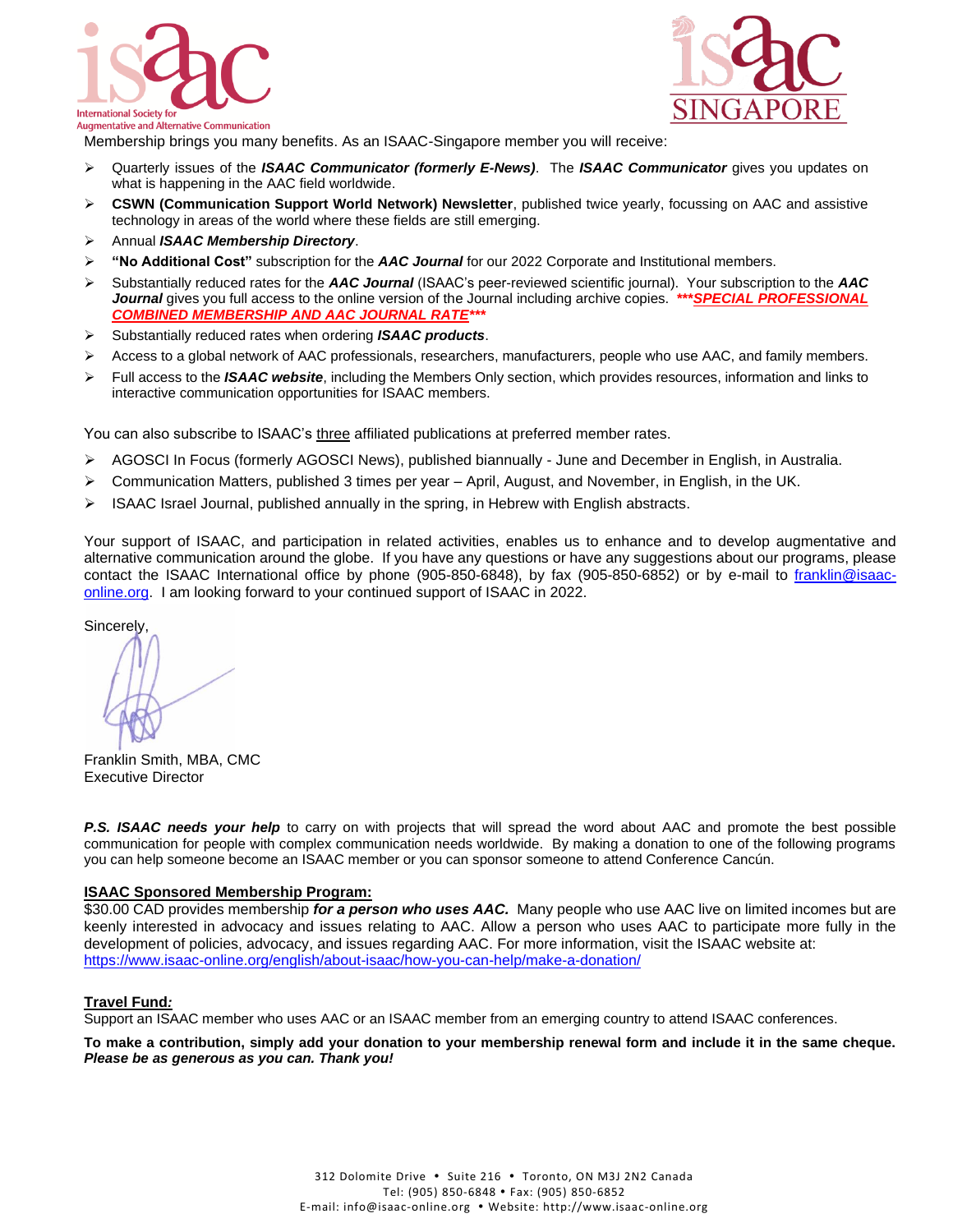

for the period January  $1^{st}$  - December 31<sup>st</sup>, 2022 **December 31st**, 2022

| City:<br><b>Home Phone:</b> |                                                                                                                                                                                                     | <b>State/Province:</b><br><b>Work Phone:</b>                                                                                                                    | <b>Postal Code:</b>                                                                                                                                                                                      | Country: Singapore<br>Fax:                                                                                                                   |
|-----------------------------|-----------------------------------------------------------------------------------------------------------------------------------------------------------------------------------------------------|-----------------------------------------------------------------------------------------------------------------------------------------------------------------|----------------------------------------------------------------------------------------------------------------------------------------------------------------------------------------------------------|----------------------------------------------------------------------------------------------------------------------------------------------|
| Email:                      |                                                                                                                                                                                                     |                                                                                                                                                                 | Website:                                                                                                                                                                                                 |                                                                                                                                              |
|                             |                                                                                                                                                                                                     |                                                                                                                                                                 |                                                                                                                                                                                                          |                                                                                                                                              |
|                             |                                                                                                                                                                                                     | <b>Type of Membership</b> (includes membership in ISAAC)                                                                                                        |                                                                                                                                                                                                          | Membership fees are tax deductible.                                                                                                          |
|                             |                                                                                                                                                                                                     |                                                                                                                                                                 | Rate                                                                                                                                                                                                     |                                                                                                                                              |
| Corporate                   | Professional / Professional 2 year<br>People who use AAC & their families<br>Student (Full-time) *see following page<br>Institutional ** see following page<br>Retired Members***see following page | Professional PLUS AAC Journal - over 20% saving                                                                                                                 | $[$ $]$ $$$<br>$11\$<br><b>131.58 CAD</b><br>$\lceil$ 1 \$<br>17.54 CAD<br>30.70 CAD<br>$\lceil$ 1 \$<br>$\lceil$ 1 $\lceil$<br>307.02 CAD<br>$\lceil$   \$ 1,491.23 CAD<br>$[]$ $\sqrt{3}$<br>30.70 CAD | 61.40 CAD / \$122.81 CAD<br>Enter $A:$ \$                                                                                                    |
| В.                          |                                                                                                                                                                                                     | <b>Official Journal:</b> Augmentative and Alternative Communication (AAC) 4 issues/year                                                                         |                                                                                                                                                                                                          |                                                                                                                                              |
|                             | Special rate for all other ISAAC members<br>Special rate for PWUAAC/Student/Retired                                                                                                                 | Special rate for Corporate & Institutional Members<br>[ ] \$98. CAD<br>$[$ 1 \$ 59. CAD<br>Includes online access and no additional charge for AIRMAIL delivery | [ ] Included with membership at no additional cost                                                                                                                                                       | Enter $B:$ \$                                                                                                                                |
| C.                          |                                                                                                                                                                                                     | <b>Affiliated Publication: AGOSCI In Focus (formerly AGOSCI News)</b>                                                                                           |                                                                                                                                                                                                          |                                                                                                                                              |
|                             | Special ISAAC rate                                                                                                                                                                                  | Published in English biannually in Australia - June and December                                                                                                | $[$ ] \$44. CAD                                                                                                                                                                                          | Enter C: \$                                                                                                                                  |
| D.                          |                                                                                                                                                                                                     | <b>Affiliated Publication: Communication Matters</b>                                                                                                            |                                                                                                                                                                                                          |                                                                                                                                              |
|                             | Special ISAAC rate                                                                                                                                                                                  | Published in English in the UK three times per year April, August, and November.                                                                                | $[$ 1\$67. CAD                                                                                                                                                                                           | Enter $D:$ \$                                                                                                                                |
| E.                          |                                                                                                                                                                                                     | <b>Affiliated Publication: ISAAC Israel Journal</b>                                                                                                             |                                                                                                                                                                                                          |                                                                                                                                              |
|                             | AIR MAIL delivery                                                                                                                                                                                   | Published, annually in the spring, in Hebrew with English abstracts.                                                                                            | $[$ 1 \$67. CAD                                                                                                                                                                                          | Enter $E:$ \$                                                                                                                                |
| <b>F1.</b>                  |                                                                                                                                                                                                     | <b>Donations:</b> "I wish to make a contribution to support":<br>USSAAC's Disaster Relief efforts                                                               | $[$ ] \$25. $[$ ] Other \$                                                                                                                                                                               | Enter $F1:$ \$                                                                                                                               |
| F2.                         |                                                                                                                                                                                                     | Anne Warrick Breaking The Ice Conference Scholarship                                                                                                            |                                                                                                                                                                                                          | Enter F2: \$                                                                                                                                 |
| F3.                         | Travel fund                                                                                                                                                                                         | (sponsor an individual to attend ISAAC Conference)                                                                                                              |                                                                                                                                                                                                          |                                                                                                                                              |
| F4.                         |                                                                                                                                                                                                     | <b>ISAAC</b> Sponsored Membership Program                                                                                                                       | $[ ]$ \$30.                                                                                                                                                                                              |                                                                                                                                              |
| F5.                         |                                                                                                                                                                                                     | (Complete mailing information on a separate sheet)<br>Other Donation to:                                                                                        |                                                                                                                                                                                                          |                                                                                                                                              |
|                             |                                                                                                                                                                                                     |                                                                                                                                                                 | <b>TOTAL AMOUNT</b> (for items A through F5)                                                                                                                                                             | Enclosed: \$                                                                                                                                 |
|                             |                                                                                                                                                                                                     | Please make CANADIAN DOLLAR cheques or money orders payable to: ISAAC                                                                                           |                                                                                                                                                                                                          |                                                                                                                                              |
|                             |                                                                                                                                                                                                     | We recognize the importance of protecting the privacy of information collected about our members                                                                |                                                                                                                                                                                                          |                                                                                                                                              |
|                             |                                                                                                                                                                                                     | The ISAAC Membership Directory is published annually. Please indicate if you <b>do not</b> wish your name and information included                              |                                                                                                                                                                                                          |                                                                                                                                              |
|                             |                                                                                                                                                                                                     | from affiliated organizations or corporate sponsors. Check here to opt out of receiving such communication                                                      |                                                                                                                                                                                                          | Occasionally we are asked to share our mailing lists so that information of an educational or promotional nature can be sent directly to you |

312 Dolomite Drive Suite 216 Toronto, ON M3J 2N2 Canada *Membership Form P.1* Tel: (905) 850-6848 Fax: (905) 850-6852 E-mail: info@isaac-online.org Website: http://www.isaac-online.org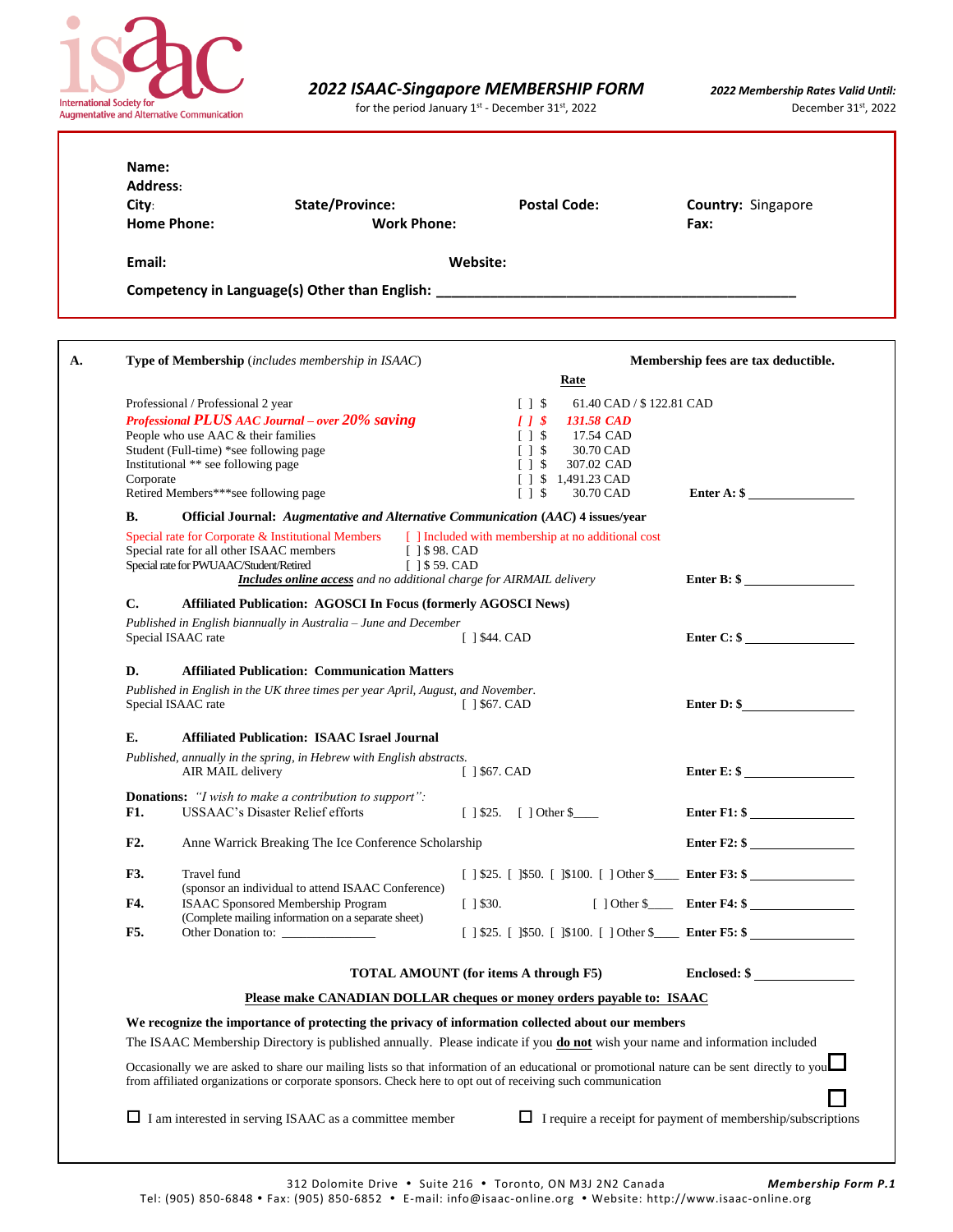

| <b>CREDIT CARD PAYMENT</b><br>If you wish to pay by VISA or MasterCard, please complete the following information:                                                           |                                    |
|------------------------------------------------------------------------------------------------------------------------------------------------------------------------------|------------------------------------|
|                                                                                                                                                                              | Expiry Date: __________            |
| CVV (3 digits on back of card):                                                                                                                                              |                                    |
|                                                                                                                                                                              |                                    |
| (please print name of card holder)                                                                                                                                           |                                    |
|                                                                                                                                                                              |                                    |
| *For Student Membership, please complete only item#1 OR item #2:<br>[1.1. evident of left in a loop based is a full-time registered student at                               | (Name of University/Institution)." |
| (Signature of Professor)<br>[12."] confirm that I am a full-time registered student and have enclosed a copy of my University/Institution registration Confirmation."        | (Date)                             |
| <b>Institutional membership</b> is for non-profit groups such as schools, assistive technology centres, service delivery centres and academic programs in<br>related fields. |                                    |

**\*\*\*Retired membership** is for individuals interested in AAC who are no longer in the workforce or actively engaged in a search for work.

## *Profession/Role*

#### **2022 ISAAC Membership Directory**

The 2021 ISAAC Membership Directory will be available to all members internationally by July 2021. It is imperative that your membership enrolment be received by **March 31st, 2022** for your name to be included in the Directory.

In order for our Directory to be most effective, please indicate below the category (or categories) that best describe(s) your profession or association/role in the field of augmentative and alternative communication. You may use the codes below to record your choices on the front of this membership form. **Please do not use more than three (3) categories, and use either a "tick" (**✓**) or "X".**

| <b>CATEGORY</b>               | <b>CODE</b> |
|-------------------------------|-------------|
| Administrator                 | <b>ADM</b>  |
| Author                        | <b>AUT</b>  |
| Consultant                    | <b>CST</b>  |
| Doctor, Medical               | <b>DOC</b>  |
| Caregiver                     | <b>FCG</b>  |
| Linguist                      | LIN         |
| <b>Occupational Therapist</b> | <b>OTR</b>  |
| <b>Physical Therapist</b>     | <b>PHT</b>  |
| Psychologist                  | <b>PSY</b>  |
| Research                      | <b>RES</b>  |
| Social Worker                 | <b>SWK</b>  |
| <b>Special Educator</b>       | <b>SED</b>  |
| Student                       | STU         |
| Other Profession not listed   |             |
|                               |             |

| <b>CATEGORY</b>               | <b>CODE</b> | <b>CATEGORY</b>                        | <b>CODE</b> |
|-------------------------------|-------------|----------------------------------------|-------------|
| Administrator                 | <b>ADM</b>  | Augmentative Communication Specialist  | <b>ACS</b>  |
| Author                        | AUT         | <b>Computer Scientist</b>              | <b>COM</b>  |
| Consultant                    | <b>CST</b>  | Counsellor                             | COU         |
| Doctor, Medical               | <b>DOC</b>  | Engineer                               | <b>ENG</b>  |
| Caregiver                     | <b>FCG</b>  | Geneticist                             | <b>GEN</b>  |
| Linguist                      | LIN         | Manufacturer                           | <b>MAN</b>  |
| <b>Occupational Therapist</b> | <b>OTR</b>  | Person who use AAC or family member(s) | AAC         |
| <b>Physical Therapist</b>     | PHT         | Professor                              | <b>PRO</b>  |
| Psychologist                  | <b>PSY</b>  | <b>Rehabilitation Specialist</b>       | <b>RSP</b>  |
| Research                      | <b>RES</b>  | Retired                                | <b>RET</b>  |
| Social Worker                 | <b>SWK</b>  | <b>Special Education School</b>        | <b>SCH</b>  |
| Special Educator              | <b>SED</b>  | Speech/Language Pathologist/Therapist  | <b>SLP</b>  |
| Student                       | STU         | Vendor                                 | <b>VEN</b>  |
| Other Profession not listed   |             |                                        |             |